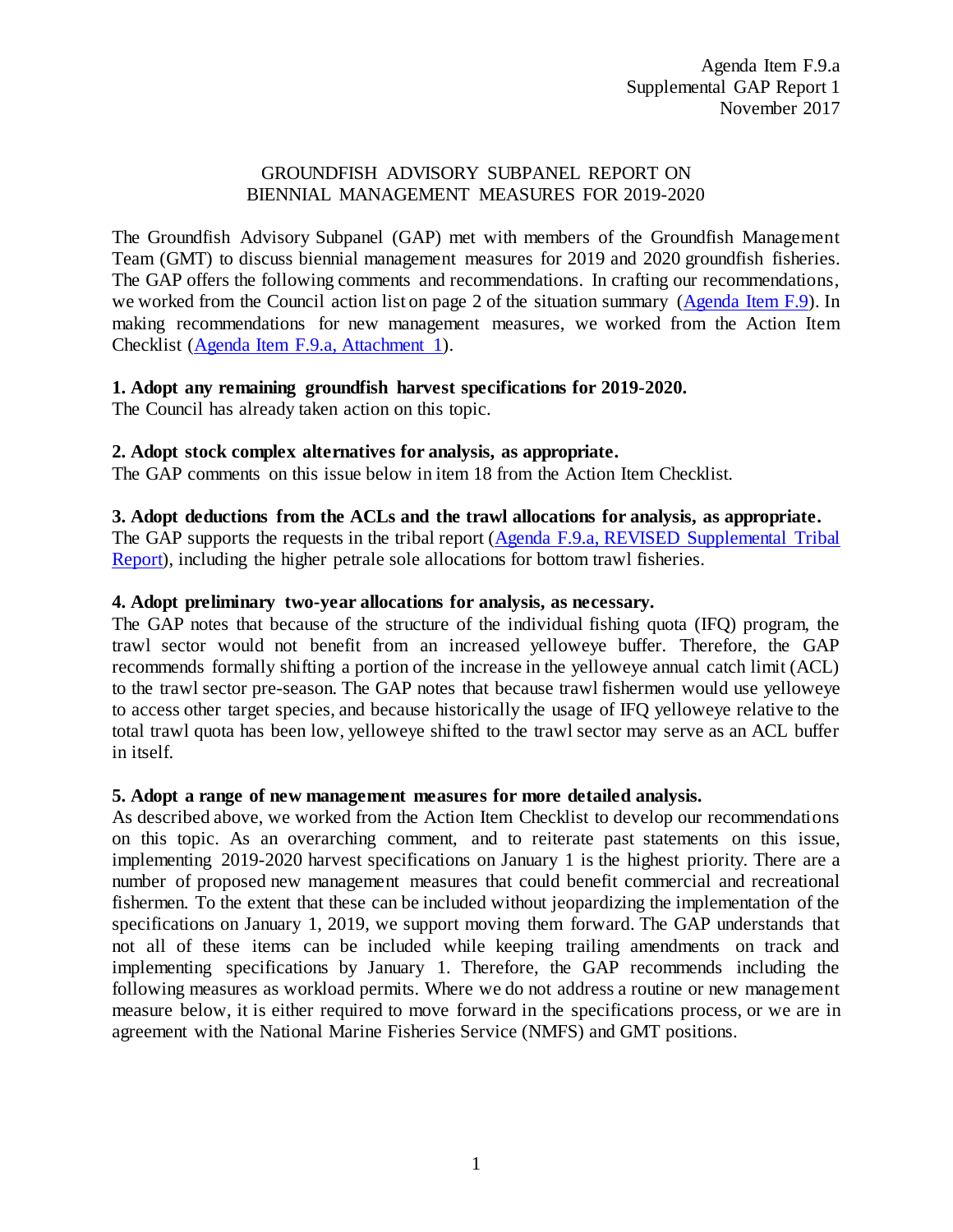#### *6. Trawl/non-trawl allocations*

Relative to allocations for cowcod and yelloweye, the GAP understands that the GMT is looking to analyze a range of alternatives for each species. For cowcod, they intend to analyze annual catch targets ranging from 4-6 mt. For yelloweye, they will analyze a range of ACL values based on the rebuilding analysis. The GAP supports this analysis because as we've said previously, while past allocations have provided opportunities across fisheries, if there is the ability to improve opportunity we think this analysis could help inform that future decision.

#### *7. Within trawl allocations*

The GAP recommends status quo.

#### *8. At-sea set asides*

The GAP agrees with the GMT recommendations.

#### *11. & 12. Routine adjustments to the near shore and non-near shore non-trawl RCA configuration, trip limits, size limits*

The GAP reviewed public comment on this issue [\(Agenda Item F.9.b,](http://www.pcouncil.org/wp-content/uploads/2017/10/F9b_PubCom1_NOV2017BB.pdf) Public Comment 1). We were unsure whether the requested analysis for trip limit modifications best fit within items 11 or 12, but wherever they fit, we support including the recommendations for analysis. Specifically:

Shallow Nearshore 1,200 lb/2 months, March-April closed.

Deeper Nearshore 1,000 lb/2 months, March-April closed.

Lingcod 400 lb/month May-November; December, January, February 200 lb/month; March-April closed.

The GAP does not recommend supporting proposal B in the same public comment letter.

# *13. Routine adjustments for treaty fisheries*

As described above, the GAP supports the tribal statement including the request for increased petrale sole.

# *16. CA recreational fisheries*

The GAP supports analysis of the California Department of Fish and Wildlife recommended items. Specifically, a year-round fishery in the southern management area; evaluation of changes in other management areas; considering removal of the California scorpionfish closure in Sept-Dec; bag limits for black, canary rockfish, and lingcod; increase the lingcod size limit from 22" to 24"; recreational access to 75 fathoms in Southern CA bight; and Western Cowcod Conservation Area access for the recreational sector to 40 fm.

The GAP would also like to add consideration of a differential bag limit for lingcod north and south of 40.10.

#### *17. Update FMP scientific name for giant grenadier*

This appears to be a simple housekeeping item. The GAP believes this will require a low workload and recommends making this change through whatever process mechanism is easiest and doesn't delay analysis or implementation of other important actions.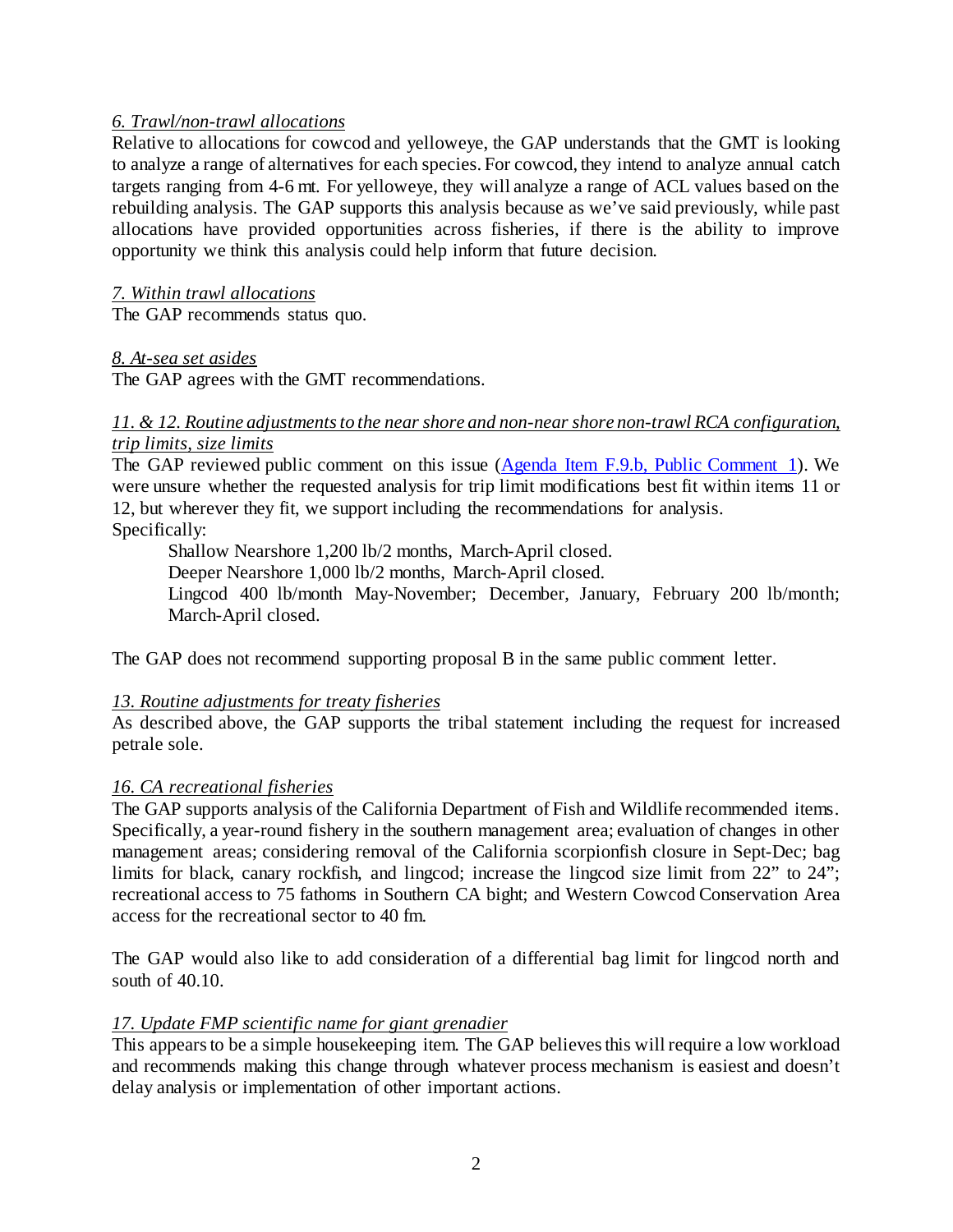# *18. Recommend stock complex alternatives for analysis (Agenda Item F.9.a WDFW Report 1, Agenda Item F.9.a, GMT Report 1, Item 8)*

The GAP recommends leaving this item on the list of new management measures. We support the GMT recommendation to remove alternative 2.

# *19. Modify the outer boundary of the Western Cowcod Conservation Area (Agenda Item F.9.a, GMT Report 1, Item 11)*

The GAP supports this item, and despite the high workload designation by the GMT, the GAP believes that much of the work has already been completed by the California Department of Fish and Wildlife.

# *20. Mid-Biennial harvest specifications adjustments, "green light" (Agenda Item F.5, Agenda Item F.9.a, GMT Report 1, Item 1)*

The GAP recommends removing this item. While finding a mechanism to increase available quota mid-biennium after a new assessment indicates a more positive stock status has been a priority of the GAP, ultimately we believe that given the workload, and the likely timing of the increased allocation, it does not make sense to include this measure at this time.

# *21. Carryover, including IFQ carryover and at-sea carryover (Agenda Item F.2, Agenda Item F.9.a, GMT Report 1, Item 2)*

The GAP agrees with the NMFS and GMT recommendations that the workload for the all-sector carryover measure would be high and that this measure may lend itself better to a separate development pathway, rather than being included in the 2019–20 harvest specifications.

# *22. Multi-year average catch policy for determining overfishing and adjusting management measures (Agenda Item F.9.a GMT Report 1, Item 3)*

The GAP recommends removing this item from the list of new management measures. It appears to require a high workload and would likely be of limited benefit.

*23. U.S. Fish and Wildlife Service (USFWS) Endangered Species Act (ESA) mitigation measures* The GAP support the NMFS recommendation for the Council to create a separate agenda item for the implementation of mitigation measures to meet the incidental take statement terms and conditions.

# *24. ESA Salmon Consultation Measures (Agenda Item F.7, Agenda Item F.9.a, GMT Report 1, Item 13)*

The GAP recommends leaving this item on the list of new management measures, but concurs with the NMFS statement that timing for development of mitigation measures through the specifications process may be challenging, and that existing measures, at least for the trawl sectors, appear to be effective at keeping bycatch of Chinook well below established management thresholds.

# *25. Modify the trawl regulations regarding Dungeness crab retention in California (Agenda Item F.9.a, GMT Report 1, Item 19)*

The GAP recommends leaving this item on the list of new management measures, with the understanding that this is just a matter of ensuring conformity between state and Federal regulations. If it requires a significant workload, the GAP recommends removing this item.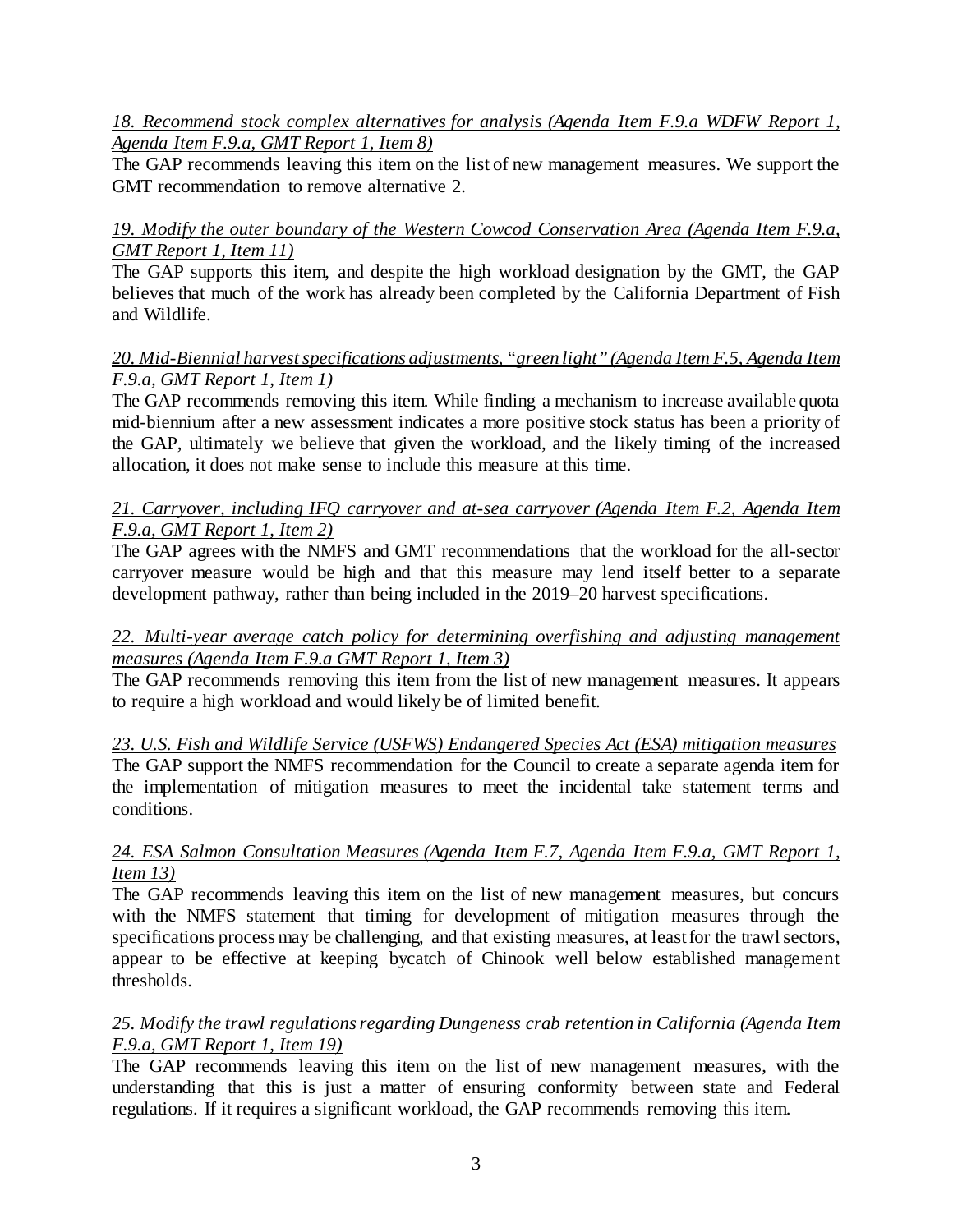#### *26. Establish biennial set-asides for Pacific whiting bycatch in research and incidental open access fisheries (Agenda Item F.9.a, GMT Report 1, Item 17)*

The GAP recommends removing this item from the list of new management measures. Instead, it should be done yearly (November) during inseason action.

# *27. Remove the FMP formula for establishing the darkblotched and POP at-sea set-asides for catcher/processors and motherships*

The GAP recommends replacing the existing measure with the following language: Manage canary and widow as set-asides for the at-sea sectors, and remove the automatic authority for closure under 21-3 to manage all four at-sea set-asides as true set-asides, as was recommended in the Community Advisory Board report. Note that the GMT recommends the same approach, but under different numbering (#34 and #36).

# *28. Update regulation language regarding the Adaptive Management Pass-Through*

The GAP supports taking whatever action is needed to maintain the pass-through until there is a permanent disposition of the issue. We understand this is a minor action and could be easily handled in the specifications process.

#### *29. Lingcod and sablefish discard mortality rates applied to IFQ quota pounds (Agenda Item F.9.a, GMT Report 1, Item 14)*

The GAP recommends leaving this item on the list of new management measures.

It's not clear to the GAP if removal or normalization of size limit or discard survivability credits would be more helpful to the trawl sector. The GAP would like to see analysis of the tradeoffs and benefits.

# *30. Modifications or removal of the IFQ quota pound daily vessel limits (Agenda Item F.2, Agenda Item F.9.a, GMT Report 1, Item 15)*

The GAP recommends leaving this item on the list of new management measures.

# *31. Modifications to the IFQ quota pound individual species limits (Agenda Item F.2, Agenda Item F.9.a, GMT Report 1, Item 16)*

This is an area of interest for the GAP, but we believe it should be pursued under an alternate track. The GAP also notes that any consideration of modifications to IFQ individual species limits should carefully consider unintended consequences.

# *32. Depth restrictions for the directed Pacific halibut fishery*

The GAP agrees with the NMFS and GMT recommendations to remove this item due to high workload and questionable benefit.

# *33. Vessel monitoring requirements for the directed Pacific halibut fishery*

The GAP agrees with the NMFS and GMT recommendations to remove this item due to high workload and questionable benefit.

# *Other new measures and considerations:*

The GAP was briefed by Ms. Jessi Doerpinghaus of the GMT on several new management measures for consideration.